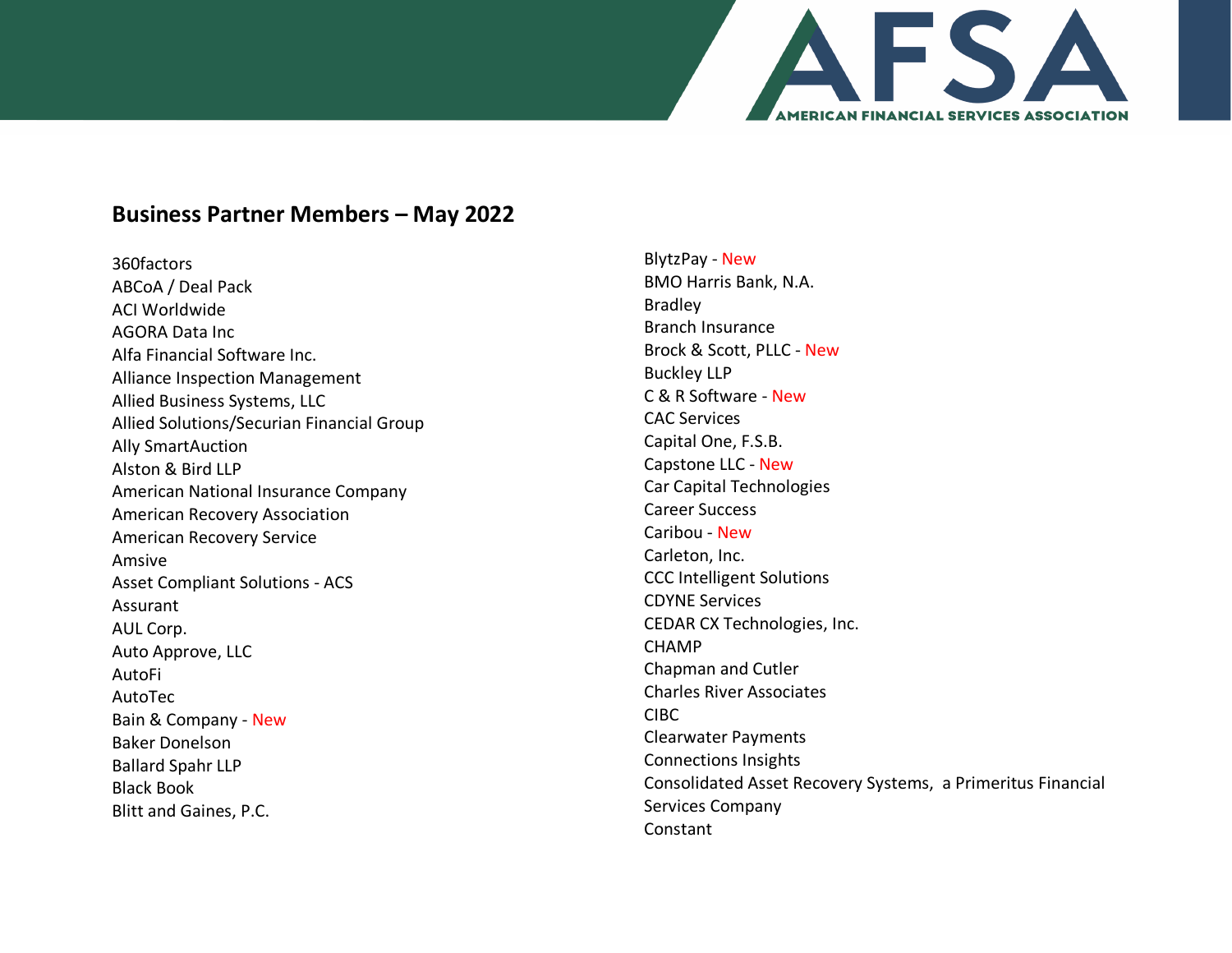Copart, Inc. Covington & Burling LLP Covius Cox Automotive Lender Solutions Credex Systems Credit Bureau 2.0 by Trust Science CrossCheck Compliance - New Crowe LLP Crown Asset Management, LLC Crypton Mobile CU Direct Dasceq DataOceans -New DataScan DDI Technology, an IAA Company defi SOLUTIONS-DE, LLC Digital Matrix Systems Digital Recognition Network Dot818, LLC Dreher Tomkies LLP DXC Technology Dynamic Vertical Solutions / CBD CREDIT / Creative Business Decisions Element Fleet Management Elliott Davis Employmentskiptracing.com eOriginal, Inc. Equifax Inc. Experian Information Solutions Inc. F&I Sentinel - New FICO

FIMC Partners Financial Recovery Services, Inc. Financial Software Systems Inc. First Horizon Bank FIS Flagstar Bank FSB FOCUS, a Leonine Business Fortegra Fortress Investment Group LLC Frazer Computing FSSI FTI Consulting GOLDPoint Systems GoldStar by Spireon Green Dot Gregory and Adams, PC Guidehouse GWC Warranty Harris Beach PLLC Hinshaw & Culbertson LLP Hudson Cook, LLP Husch Blackwell IAA Inc. IDology - New IM Group Marketing Inovatec Systems Corporation J.D. Power Jericho Information Technology Keefe, Bruyette & Woods (KBW) Krieg DeVault LLP Kutak Rock LLP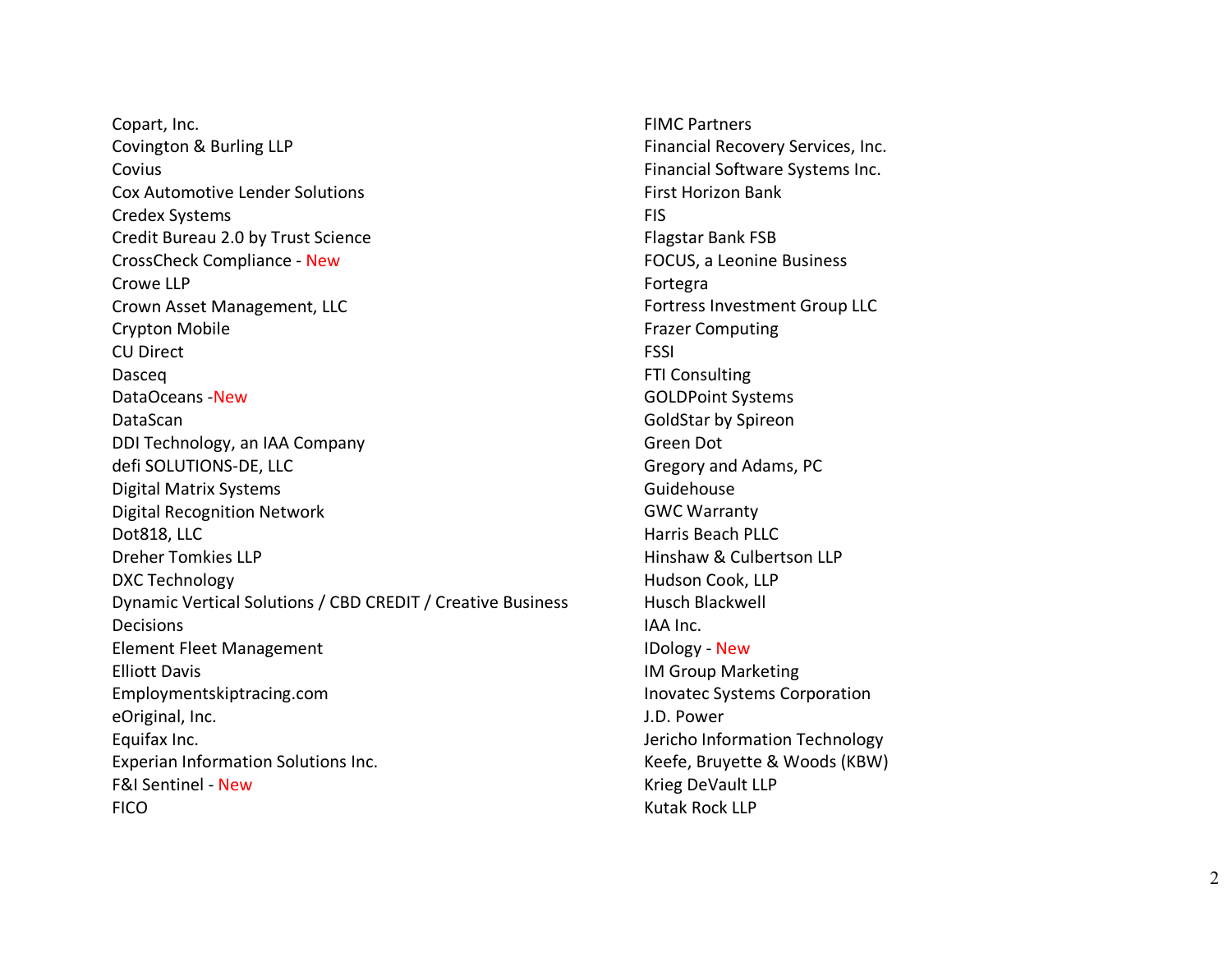LAUNCHER.SOLUTIONS Lender Compliance Technologies Lending Science DM Lendisoft Inc. - New LexisNexis Risk Solutions Liberty Motor Club, LLC Lightico, Inc LiveVox, Inc. - New LoanPaymentPro, LLC Manatt Phelps & Phillips - New Market Scan Information Systems, Inc. Maurice Wutscher LLP Mayer Brown Maynard Cooper Gale MBSi Corp. McGlinchey Meenan P.A. Megasys MeridianLink® Millennium Capital and Recovery Corp. Mission Lane LLC Money Management International, Inc Moody's Investors Service Moss & Barnett National Bankruptcy Services, LLC National Creditors Connection, Inc Neo NETSOL Technologies Americas, Inc. NetSpend Corporation Nisen & Elliott, LLC Nomis Solutions - New

Nordis Technologies Nortridge Software LLC Notarize Odessa - New Open Dealer Exchange Open Lending Corp Oscar Montano, Inc. OSG Ovation Partners Pacific Western Bank Palinode-New PAR North America Park National Bank PassTime Patriot Automotive Consulting Payix Payliance Paymentus PaymentVision PayNearMe Paysign, Inc. PDP Group, Inc. Penn Hill Associates People Strategies Inc. Peritus Portfolio Services Plateau Insurance Company Point Predictive Postlethwaite & Netterville Premier Forty Financial, LLC Protective Property Casualty Insurance Compan y PTS Financial Services, Inc.